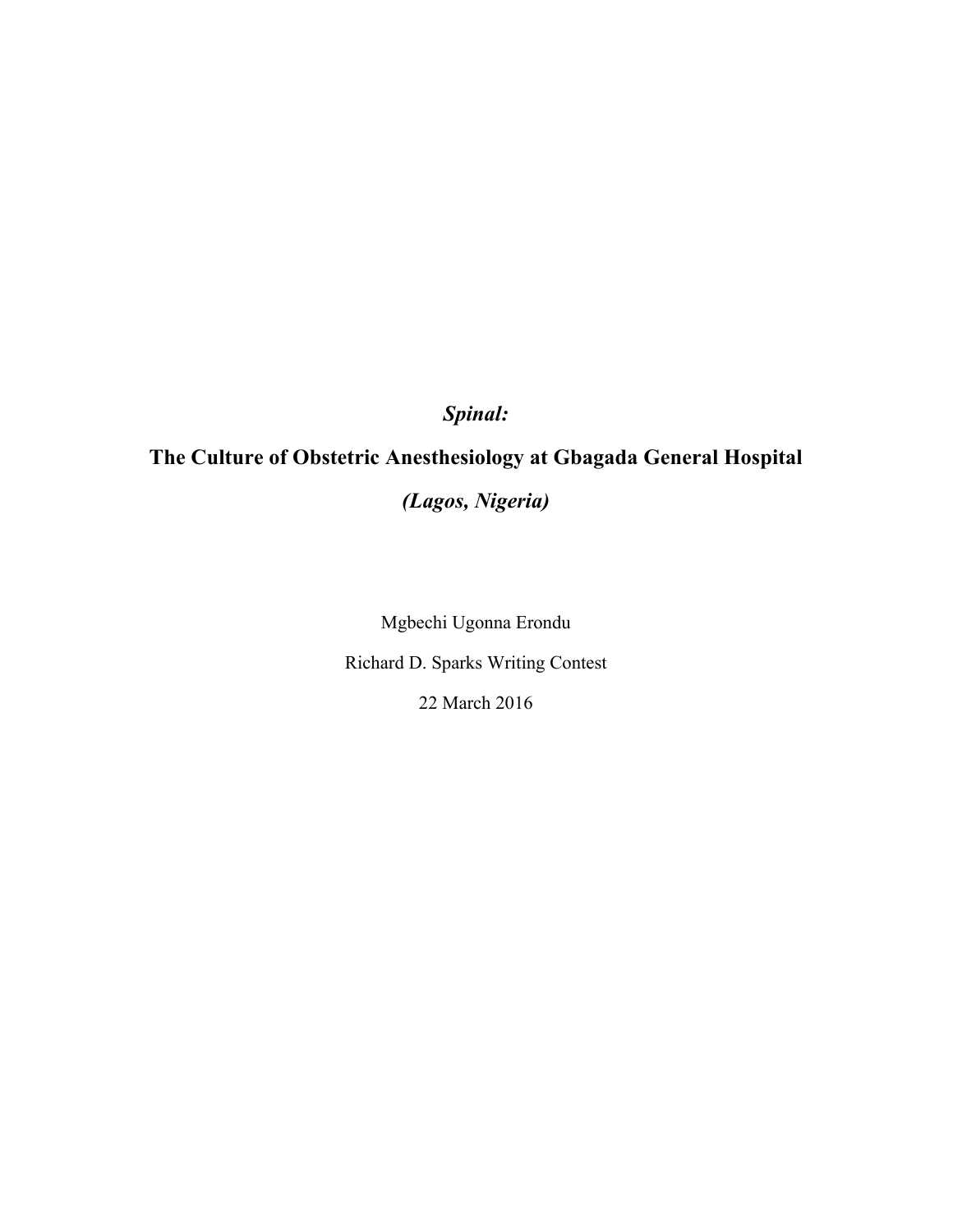### **Introduction**

I remember the first time I saw the spinal cord in neuroanatomy class, that string of jelly, that gossamer coated, cellophane wrapped, conduit of the body. It had kindly been dissected out from its bony encasement by the neurology PhD students who served as our guides and instructors. With gloved hands they drew out each spinal cord from its white bucket of formaldehyde and laid it on moist towels on the tables before us. I noticed the cut ganglia that protruded at intervals like centipede legs down the sides. Indeed, what was most shocking to me was that the spine, and in turn, my spine was no bigger in diameter than my thumb. I could hardly see the butterfly shaped white matter on its cut surface whose clustered nuclei I had studied like a Rorschach in poster-sized scale. This glistening worm was the reason for my sleepless nights drawing and mapping color-coded connections, subway maps for pain and vibration and how the brain knows where the body is—spinning or standing, on mountain or in the sea— in physical space. Our student guides demonstrate how the spinal cord's meninges are divided—the dura mater is the hard tissue layer that lines the outside of the cord. In the dissection process it must be peeled carefully from the vertebral column. The arachnoid mater is the cobweblike tissue layer that clings tightly to the pia mater—tender mother in Latin. The arachnoid, pia mater and the spinal cord itself are indistinguishable until the cord tapers into a cone of empty arachnoid and dura at approximately the first and second lumbar vertebrae. We are shown a specimen with the sacral nerves still intact and spread across the table more like a peacock's tail than a horse's. Later, I will learn that by finding the center of the line drawn with first finger and thumb from the crest of both hips at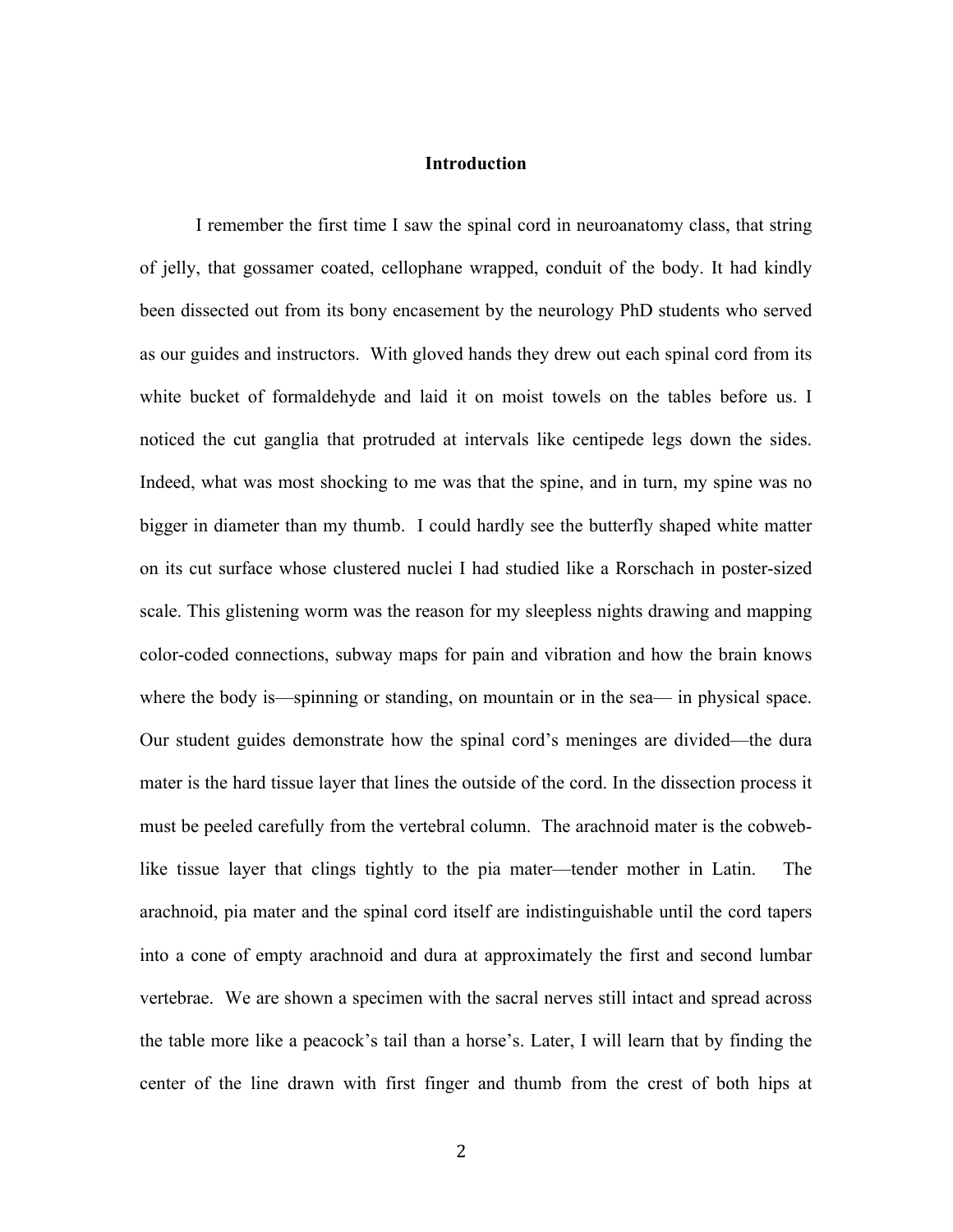approximately the fourth and fifth lumbar vertebrae, I will know where to place the needle for injecting heavy Marcaine. The procedure, called a subarachnoid (SAB) regional block or spinal, is the analgesic and paralytic of choice in Nigeria for patients where general anesthesia is not indicated or considered unsafe. I saw the spinal used most often for obstetric and gynecology cases but even for a hip replacement in a 92 year-old woman. Many of the patients expressed surprise at how quickly the injection took effect, the strange tingling sensation that coursed down their legs, a shock not unlike the cold touch of the iodine swab against the middle back. Can you lift you legs? And, remarkably, the same patient that walked down the stairs from the ward moments before tells us no, her legs are now heavy. Soon, the healthy infant will be delivered painlessly by caesarean and I am awestruck when I imagine that this necessary surgical procedure is made possible by a tiny injection to the same gummy rope no bigger than an electrical cord I saw in neuroanatomy class.

#### **Gbagada General Hospital**

"Only the guarantee of amnesia, the fact that the patient will remember nothing but the anesthetist's saying "Sweet dreams," allows us to be surgeons." Abraham Verghese, *Cutting For Stone* (2009).

In the summer of 2015 I received a Stanley Graduate International Award to study cross-cultural anesthesia use in rural Nigeria. I had originally planned to conduct most of my research in eastern Nigeria where I have an understanding of the Igbo language however, due to last minute safety concerns I was limited to Lagos.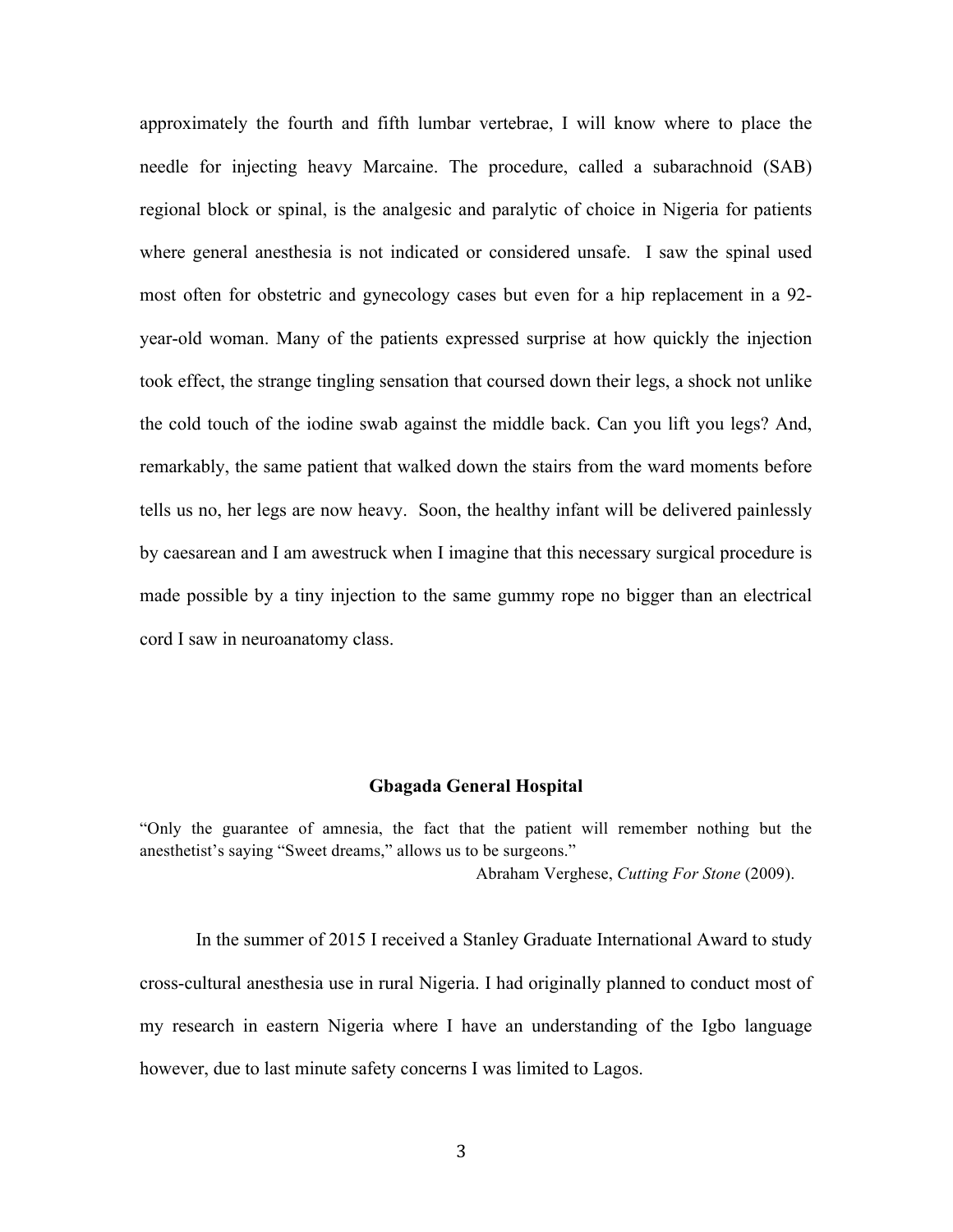Lagos is the international hub of Nigeria, its former capitol and one of the most cosmopolitan cities on the continent. Lagos is also a place of marked dichotomies and contradictions. It is a place where you might have a world-class, state-of-the-art interventional cardiology unit in one ward of the hospital and rusted overhead surgical lights and exposed, squealing oxygen tanks in another. Even at the teaching hospital, monitoring equipment was outdated and poorly maintained yet I also witnessed a laparoscopic appendectomy exactly as I'd seen it done during my surgery rotation here in the US. A senior registrar in anesthesiology at Lagos University Teaching Hospital (LUTH) said to me, "I believe in our declaration as a hospital: We care but God heals. So I still pray for my patients but I do not substitute faith for my intervention as a medical practitioner. I believe you intervene and you pray." Therefore, when counseling a mother in Yoruba on the likely brain death of her machine-ventilated child, he encouraged her to pray. At Gbagada General Hospital, a smaller public institution in Lagos, the surgeons prayed before the first incision and allowed the patient to sing hymns, even sang along!

The goal of this paper is to highlight the remarkable training and innovation I saw at Gbagada General Hospital despite social, economic and infrastructural challenges specifically in the area of obstetric anesthesiology. By far the most rewarding of my observership experiences in Lagos took place at Gbagada General Hospital. I had the opportunity to interview two anesthesiologists at Gbagada about their medical education, why they chose to practice in Nigeria, their thoughts on traditional medicine, religion, and the state of surgical care in Nigeria. As well as informal conversations with the registrars, medical officers, and nurse anaesthetists. It is important to note how important meeting these incredibly accomplished and talented female physicians was for me. It was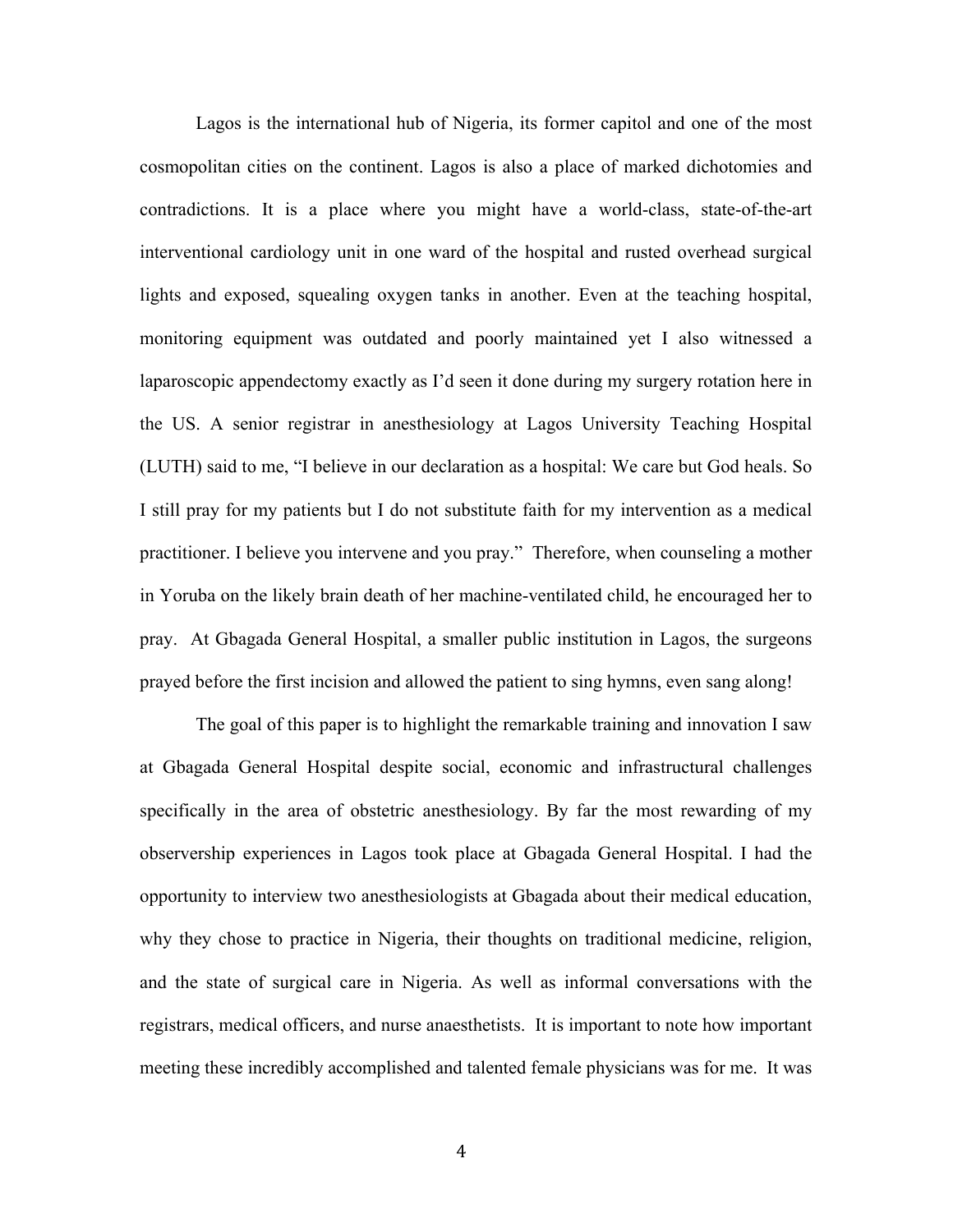the first time I was surrounded by both patients and physicians who looked like me and who came from the same country as my parents. One of the anesthesiologists even attended the same medical school my father did in Lagos. According to the deputy head of anesthesia:

> The area where we encounter cultural bias the most is in obstetric anesthesia where a patient is told she needs to have a cesarean section because there maybe cephalopelvic disproportion, when the baby is too big and you know she's not going to deliver the baby vaginally and you've told her and yet she refuses. So the first thing is usually they go to the herbalist. From the herbalist maybe to the traditional birth attendant. They may end up in the churches praying about it and when it gets really bad and they almost have uterine rupture then they come to the hospitals. Which also is another reason why the mortality rate at the hospital is so high. They give us a bad name. But then they come to us when they're so bad. They don't come early enough. So it's a major problem. So it's all cultural bias. And when they come sometimes they don't want to go to sleep. So it's a good thing that we have mastered the technique of spinal anesthesia here. Because some of them don't want to sleep. Some of them may not want a needle in their back as well. We have to persuade them because they need one or the other. They're wary of doctors in general and hospitals because they believe people come there to die. But people will die because they don't come on time. (Interview Notes, Erondu 2015)

An example of such a case is that of a lawyer who had infertility and multiple fibroids and was told she didn't need surgery. Instead, she went to a traditional healer who gave her a corrosive agent to insert into her vagina. When she finally presented to the hospital her original complaint of infertility and multiple fibroids was complicated by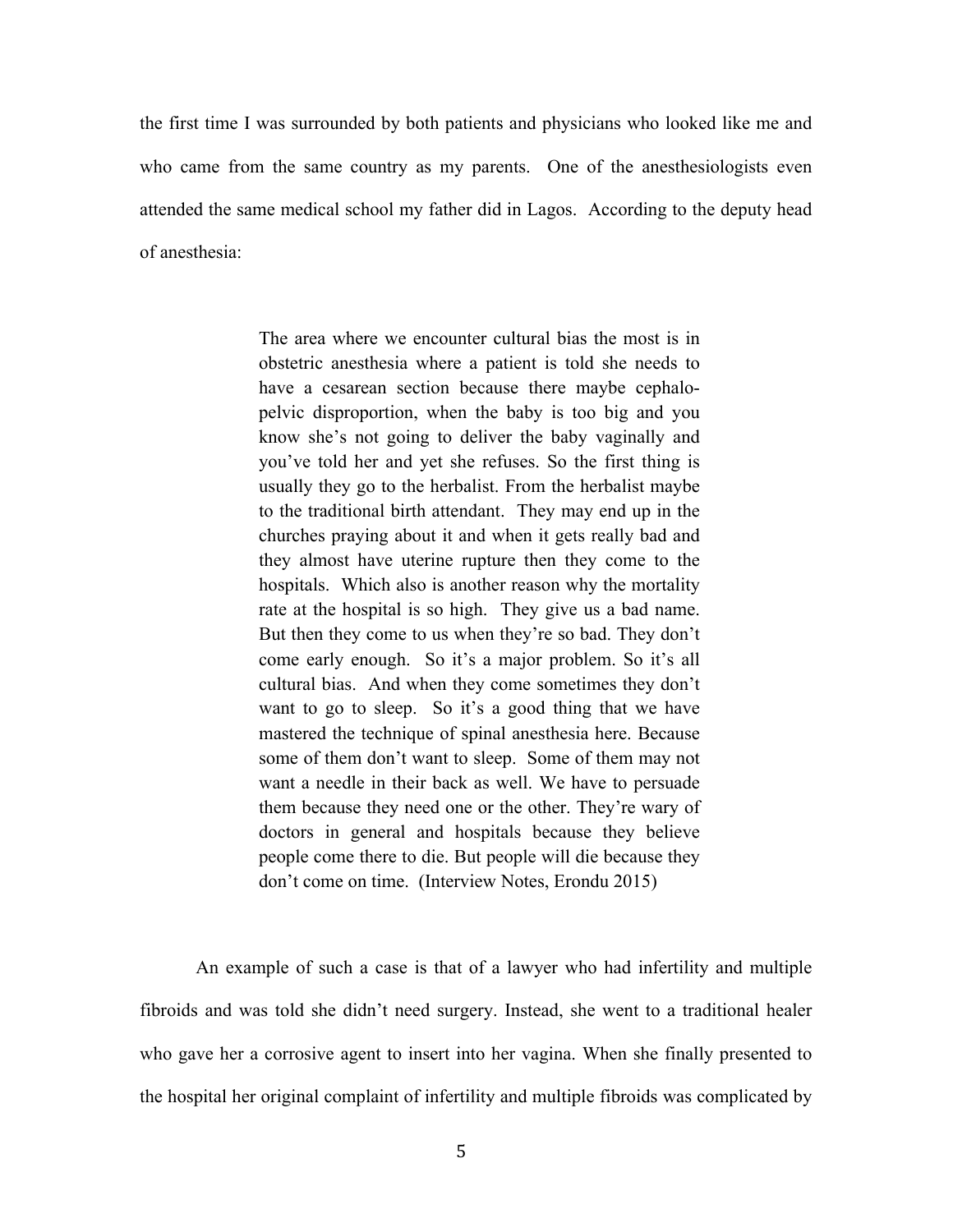sepsis and vaginal stenosis. Sadly, she was eventually discharged with the fibroids still there. Therefore, a second goal of this paper is to illuminate Gbagada's particularly successful practice of spinal anesthesia in obstetrics by using an anthropological lens.

### **The Culture of Anesthesiology**

The anthropologist's definitions of culture are many-fold. It is the total way of life of a people, a way of thinking, feeling, believing, a set of learned behaviors and techniques for adjusting both to the external environment and to other persons (Geertz 1973). Similarly, the culture of anesthesia might be divided into the rules and behaviors that govern the relationships between healthcare provider and patient during the perioperative period and the principles that govern the classes of medications used to achieve loss of consciousness and pain management. The anesthesiologist's ritual might be divided into Preoperative Evaluation, Induction, Maintenance, Reversal/Emergence, and Recovery. Each ritual has its own checklist of medications and equipment. In cases where spinal anesthesia is indicated fluids and ephedrine, anti-emetics, anxiolytics and opioids are at the ready. The anesthesiologist's sickle, torch, and staff is the laryngoscope blade for airway management. The physical examination revolves around this tool: how small is the chin relative to the size of the tongue? When the patient tilts her head back and opens her mouth wide, can you see the tonsillar pillars? The laryngoscope exists to ensure accurate placement of the plastic windpipe extender, the endotracheal tube, between the vocal cords. Finally, the Holy Grail of perioperative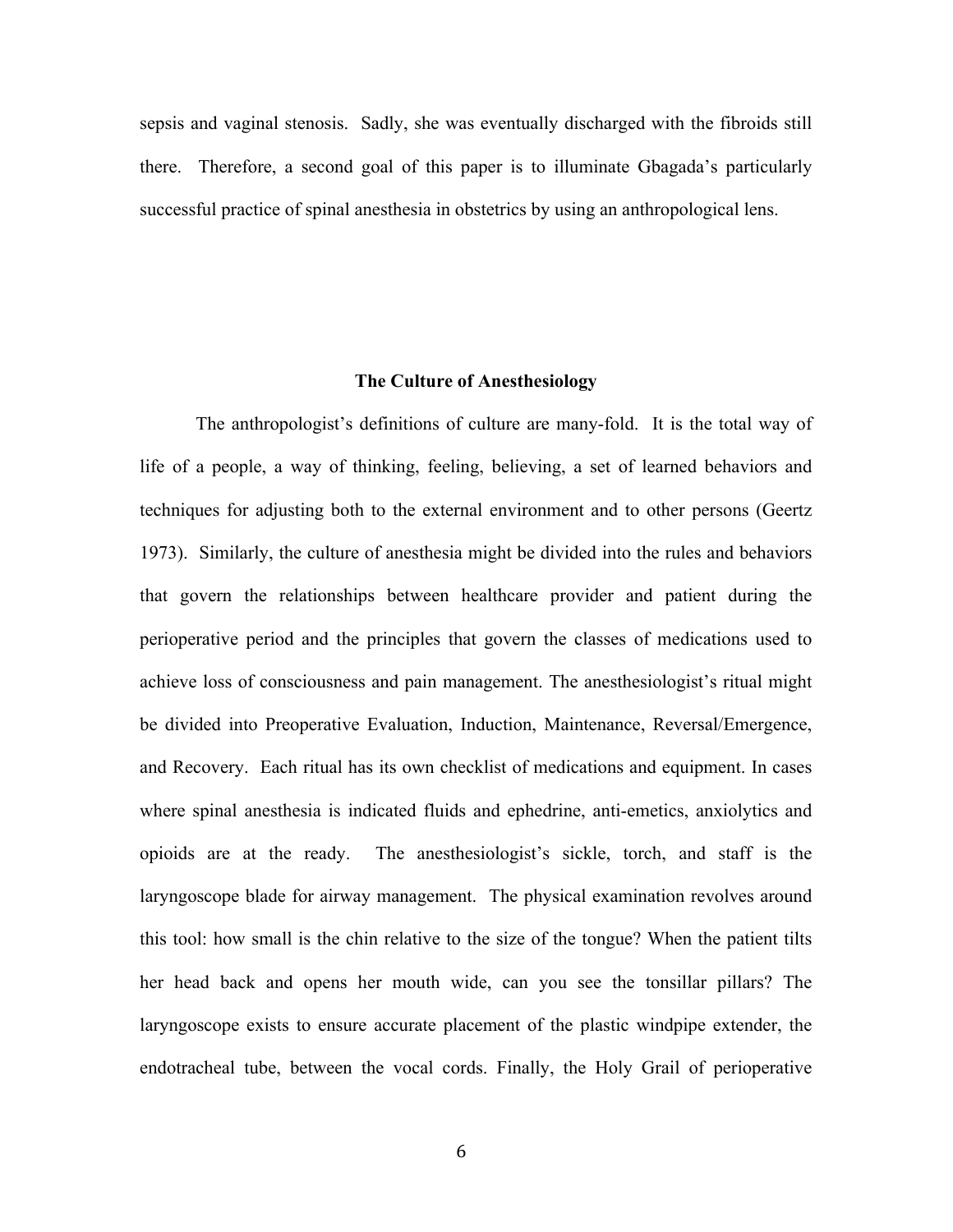medicine is the machine of inhaled anesthetics with its balloon and bellows for oxygenation, and its monitor for blood pressure, cardiac electrical activity and carbon dioxide emission. According to my anesthesiologist interlocuters, the department of anesthesiology at Gbagada General Hospital has existed since the hospital's opening in the late 1970s. All of these cultural standards of anesthesia care held firm at Gbagada despite power outages and missing spinal kits, through broken air conditioners and administrative delays.

#### **The Red Line Taboo**

On walking through the doors marked Operating Theatre my first day, I found it difficult to distinguish between staff, patient and family, as all crossed the cracked and faded red line freely. Symbolically, in the way that many cultural taboos are meant to protect and socialize its members by defining purity and pollution, acceptable behavior and unacceptable, the red line is meant to distinguish between civilian and surgical staff, street attire and hospital scrubs. However, when the hallway serves as both waiting area and recovery room it is impossible to enforce this distinction. To the Western gaze, this blending of what Arthur Kleinman (1988) terms the disease, the ill and the sick, that is, physician intervention, patient experience, and the disruption it causes to family, might seem incongruous even dangerous. But when monitoring is limited due to a shortage of staff and equipment, it might even be safer to keep the recovering anesthesia patient close to the OR and also allow their family members near to help care for them.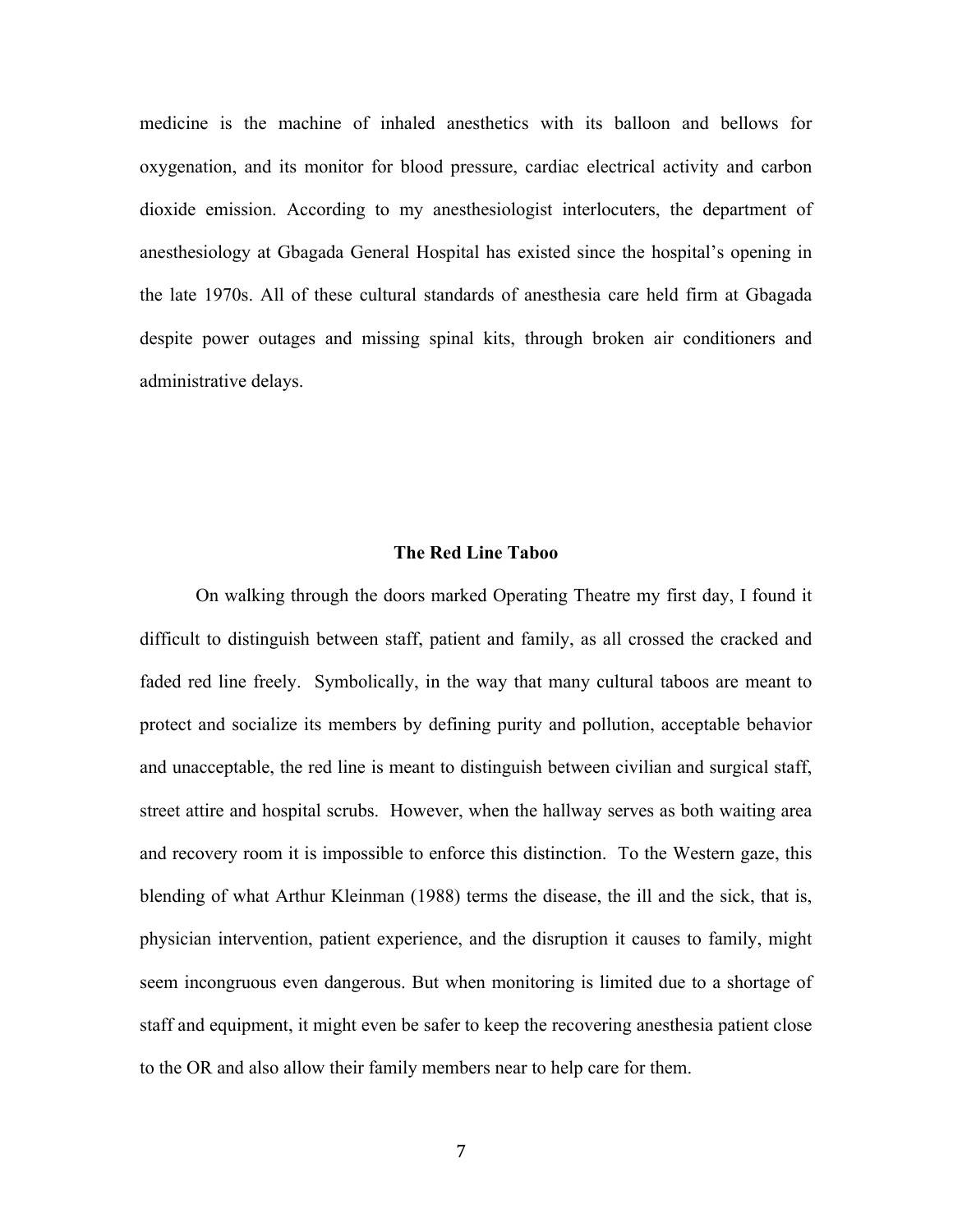Here, also, the nurse's table sits like a gatekeeper exactly on the line, it is where family members in flip-flops, t-shirts, head ties and wrappers, bring receipts of payment to the hospital's billing department and reach into Ghana-must-go bags to prove that all items from the nursing list are correct and accounted for. The cost of obstetric care at Gbagada General Hospital must be resolved immediately. The OR nurses work with family members and spouses to ensure that the bill for the procedure and all materials has been paid. The patient purchases her own bandages, gauze, pads, coconut oil for the baby, blood products, and IV fluids. The negotiation and transaction happens right there on the red line border, at the matron's desk. The gift exchange between patient and provider is tangible, it is seen, it is physical, it does not come in a paper bill months later with hidden fees bundled into it. Unfortunately, the current fee for service model also means a patient who can't pay is either turned away or kept in the hospital, accruing more debt, until he or she can. The physical body itself becomes a sort of collateral. And what is the true monetary value of a person, a body, a life?

# **Induction**

I usually arrived to the theatre just as each woman was helped onto the operating table for her spinal. In the moments she took to rest we studied her anatomy from outstretched leg to hip to back to belly. Was the vertebral column going to be an easy railroad or a subtle dimple? I marveled at how unwieldy some of their stomachs were, large and uncomfortable, some painful with uterine fibroids (leiomyoma) and ascites.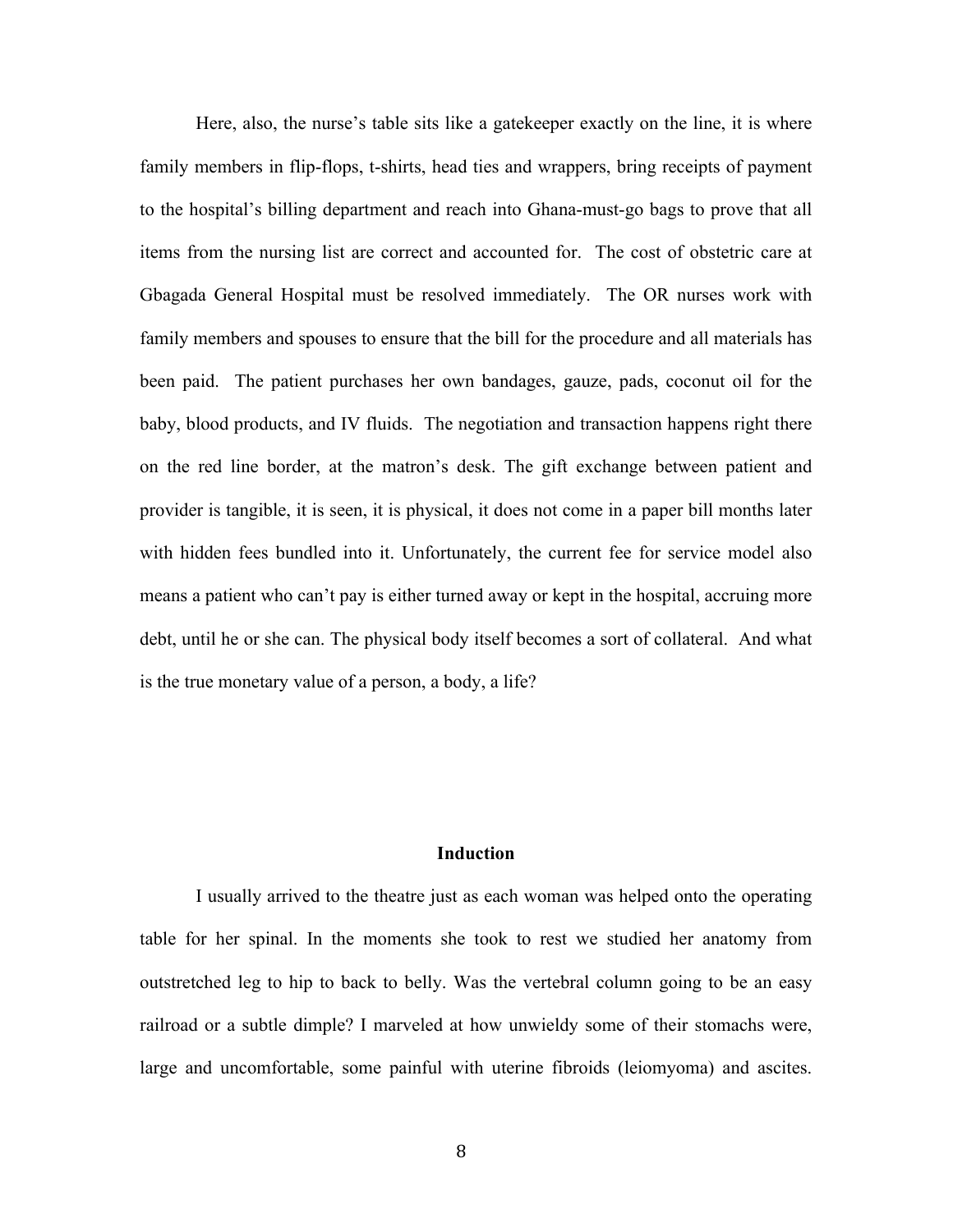Pregnancy, labor, and delivery are indeed backbreaking work. I sensed each lady's trepidation as she tried her best to keep center while shifting her bottom down the narrow table to give us room to set up for the procedure. We gave her a pillow to clutch to her chest under her armpits and then asked her to bend—or rather, hunch—around it. The paper packaging of the subarachnoid block (SAB) kit is unwrapped and tucked under each woman taking care to keep the sterile face from touching the skin, then the gauze is unwrapped, the sterile gloves, the specialized needle. One must be especially careful to avoid contamination because the cost of sterility in Nigeria—clean water, electricity for autoclaving, disposable plastic—is quite high. When the spinal does not "catch," that is, when the injection must be repeated, we meet the specter of the faulty, incorrectly stored or expired medication. "Is it possible that all medications in that shipment are faulty?" We murmur. "Has anyone else had problems today?"

Once it does "catch," the spinal anesthesia is fast acting but a short two to three hours in duration. There is a medical language barrier to determining how high the heavy Marcaine spinal block has traveled, to ensure that the block has not only managed to bathe the cerebrospinal fluid surrounding the free dangling sacral nerves at the end of the cord, but also has ascended up to the level of the tenth thoracic vertebrae, midway up the spinal cord itself. To identify this level, the patient is asked to characterize the touch of a pointed object on her skin from belly button to shoulder that maintains the feeling of pressure but not of sharpness or pain. "Is it painful?" She is asked. "No, but…" The pharmacologic goal for the spinal is to relax the abdominal muscles and chemically disrupt the spinal cord's pain pathway from incision to brain. The ability to characterize pain in all of its definitions has been a preoccupation of poets for centuries. In the world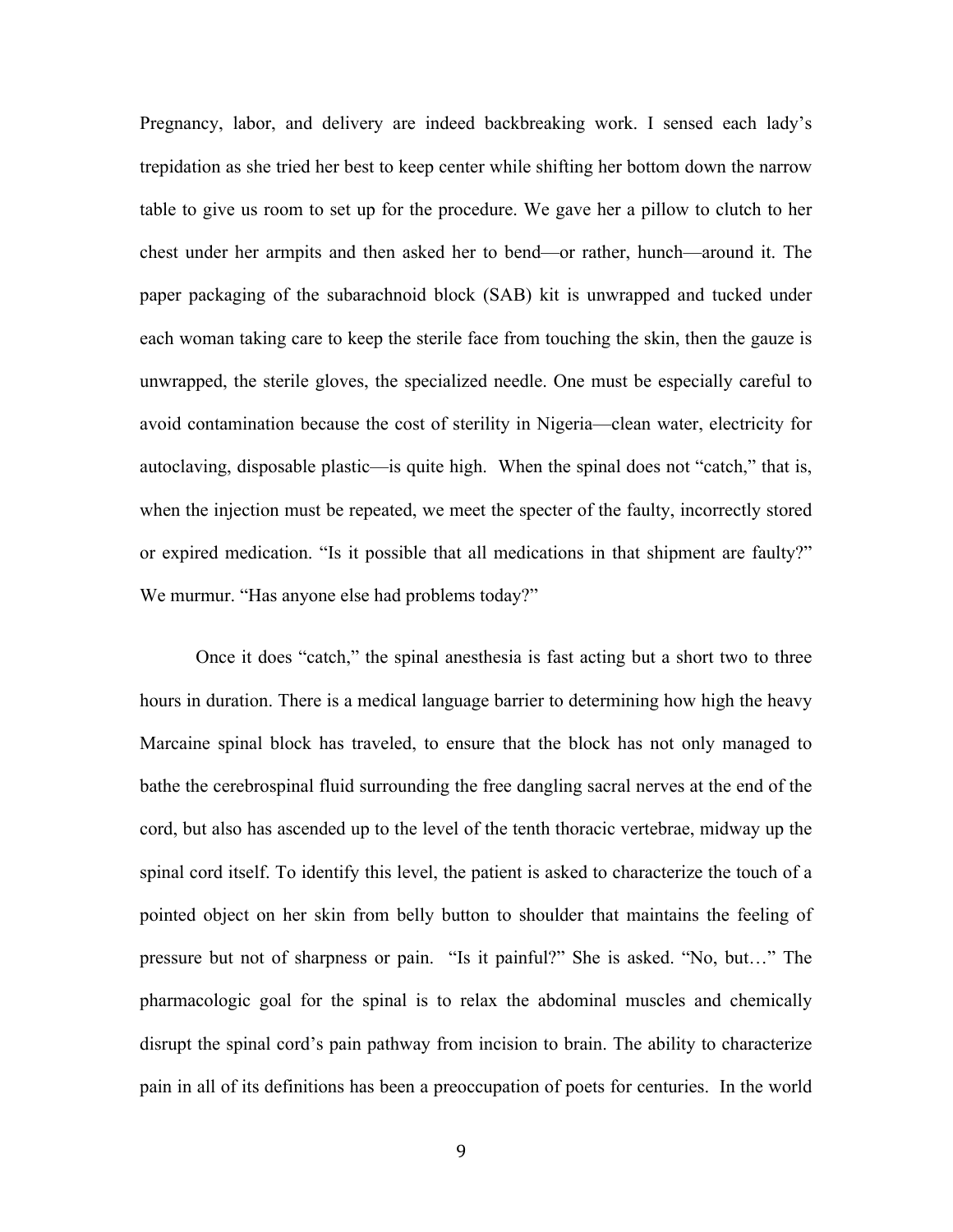of anesthesia it, too, is central. Is it a pulling pain or a sharp pain? Might we use other symbols or representations like, it is the feeling of a pencil eraser pushing against a chest that feels like a field of cotton balls?

Anesthesia in the awake patient, as in the case of a spinal, requires particular care and sensibility. It requires therapeutic listening to patient anxieties as well as a sort of divination for physiologic changes and medication side effects. The nurse matron anesthetist explains to me that it is important to speak to each patient in her own language, in most cases this is Yoruba, so that she is at ease for surgery. And indeed, "sorry" does not quite have the same calming effect as "ndo" in my Igbo language, or "pele" in Yoruba. It requires an immense amount of trust and bravery on the patient's part to accept complete immobilization of the lower extremity when, in other societies paralysis is a curse that results from a bone pointed at you by a evil-doer or by a cloud of powdered blowfish poison. But, we explain, it is equally amazing and powerful and important to master pain and make life-saving surgery possible with just a needle prick to the spine.

### **The Sterile Field Taboo**

The anesthesiologist serves as bridge between surgeon and patient. The most important signifier of this relationship is when, after the anesthesia induction period is over and the patient's body has been scrubbed clean with iodine, the surgeon covers the surgical field with sterile drapes leaving a square of open skin just above the pubic bone,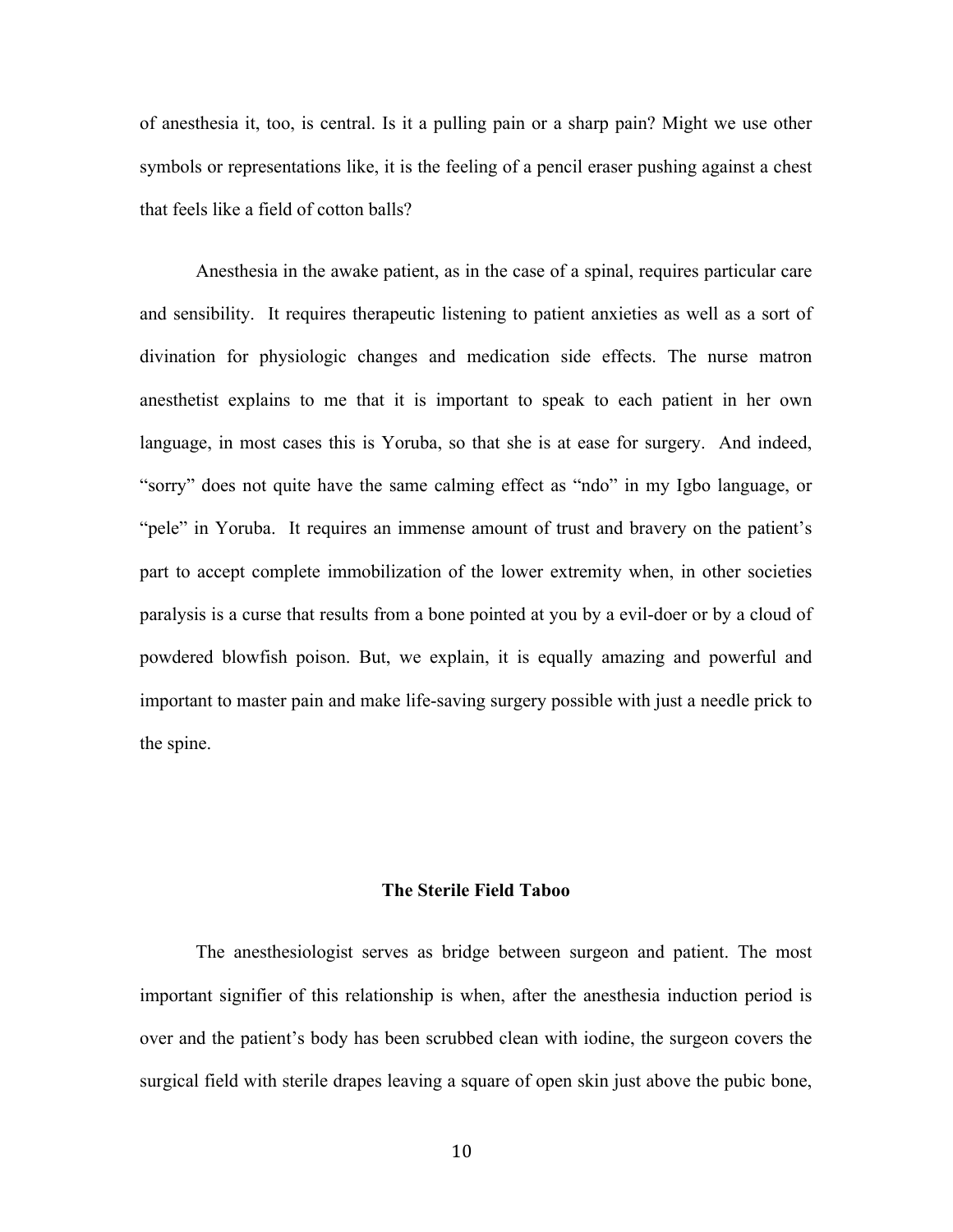and lifts the free edge, the barrier near the patients' head, for the anesthesiologist to wrap around the IV pole. The hands of surgeon and anesthesiologist do not touch yet that exchange of cloth is like a tacit agreement in view of the patient that both sides are playing for the same team. In a resource poor setting where most surgical items are only sustainable if they are reusable, this means the drapes are more of a towel than a blanket. Therefore the physical barrier between anesthesiology team and surgery team is more a shelf than a wall. This allows not only for more interaction between doctor and doctor but also between doctor and patient. It is impossible, as a surgeon, to forget that there is a head and a body, a fearful, anxious, and also curious mother there along with you. And so we prayed and sang Yoruba hymnals with these mothers. We predicted the sex of the child. Those women who waited until the last minute to seek surgical intervention were scolded the way you would a close friend. Providers who had experience with childbirth or spinal anesthesia themselves cheered the women on. However, the most memorable demonstration of bridge crossing/barrier breaking by the anesthesiologist was the successful resuscitation of three infants in one day one of whom required chest compressions and facemask oxygen.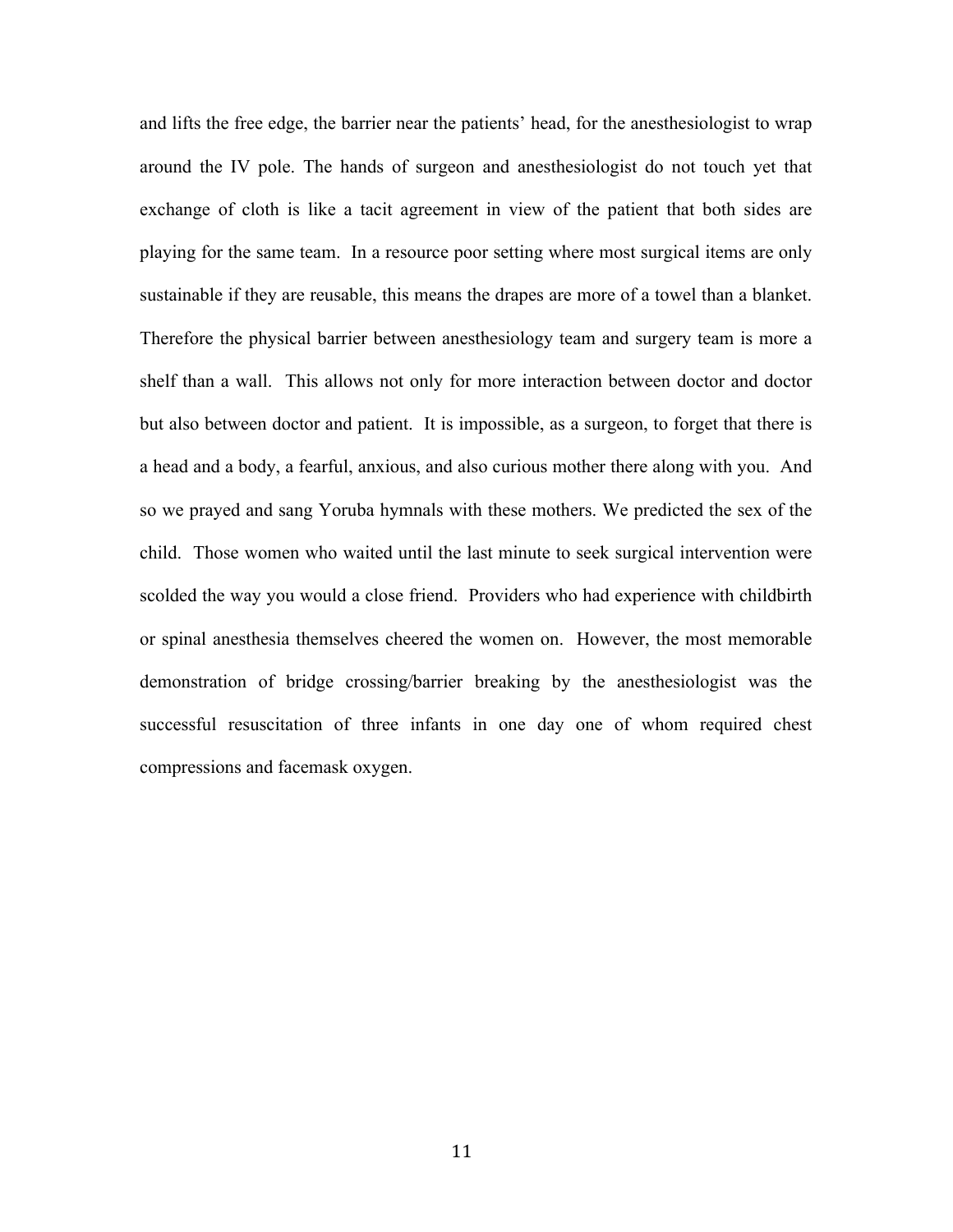#### **Emergence**

In general, it takes far longer—an entire morning in many cases—to get the patient downstairs from the ward than it does to perform the surgery. Then it is a quick incision followed by a mighty mighty tug. I remember one case turned over so fast that the newly delivered infant remained in the warming unit while the next case, a myomectomy under general anesthesia, began. The sleeping infant lay in stark relief against the anesthesia machine alarms, the bustle of intubation, the sound of inhaled gas. I imagined the dreams she was having, a matrix-like first experience of the world outside the womb.

#### **Recovery**

At the end of each case the surgeon breaks scrub to help wipe blood and excrement—a side effect of the spinal is temporary loss of bladder and bowel control and to help transfer the patient onto her hospital bed. The hospital guest at Gbagada is cared for lovingly, I think, because the red line or sterile field between provider and caretaker is porous. Around the hospital compound I saw clothing lines and persons coming from the backyard after cooking or washing their family member's bedding. We greeted each other and I curtsied as I sign of respect to those who were older than me. I thought to myself, people *live* here. In a similar sense this includes the hospital staff who rarely get days off and so, and are familiar and kind to each other, like a family—albeit a slightly bedraggled one.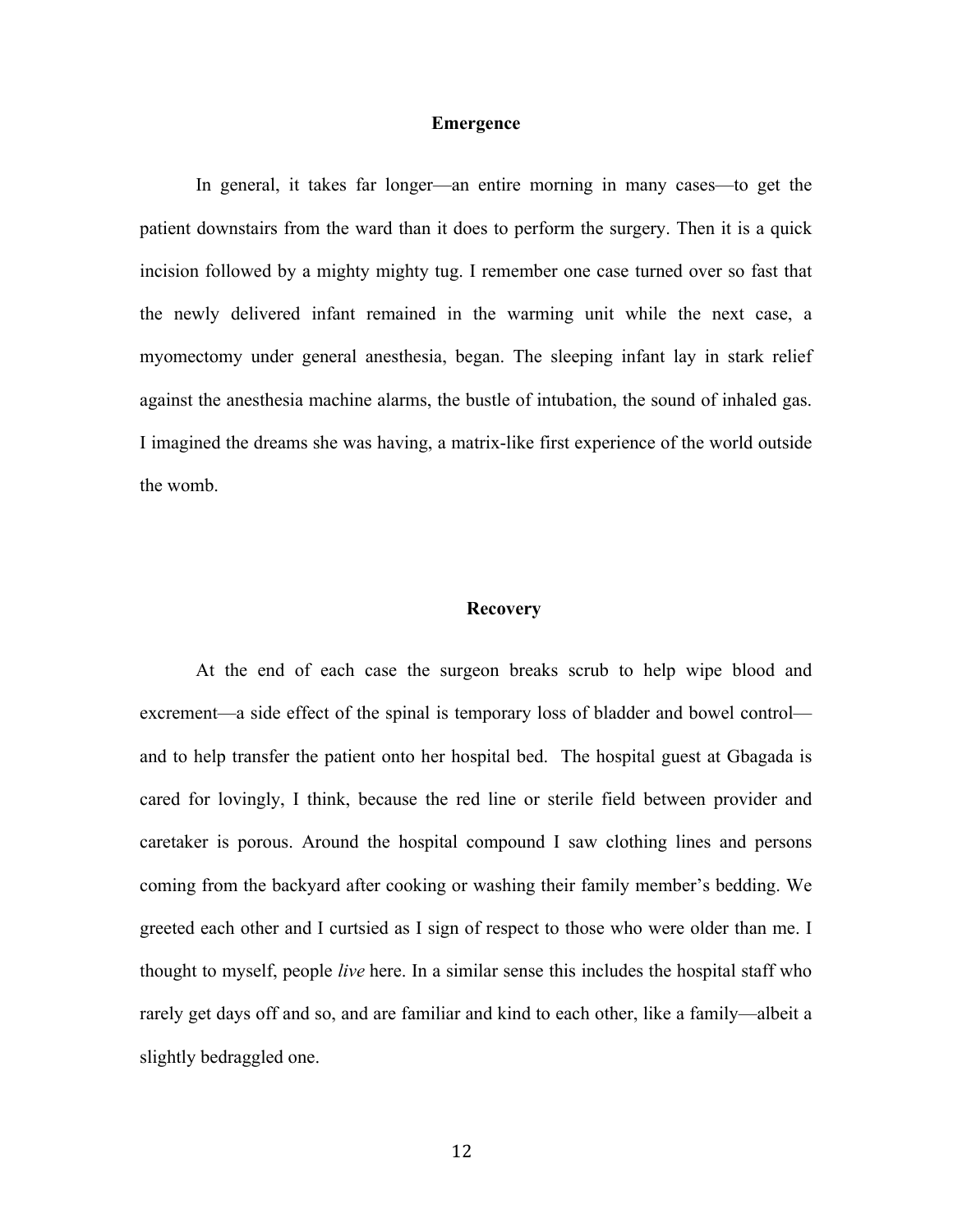#### **Improving Maternal Health in Nigeria**

The obstetric anesthesiology cases I witnessed at Gbagada were joyous occasions in the end however, it is important to recognize that the physiology of a normal pregnancy is similar to many chronic disease states of the heart and lung. Between 2003 and 2009, 73% of maternal deaths internationally were due to obstetric causes (Say et. al. 2004). Obstructed labor alone accounts for 1-5 deaths per 1000 live births and is the most common need for obstetric surgery (Say et. al. 2004). Causes of obstructed labor include a large fetal head that is unable to pass through a small pelvis, abnormal fetal positioning in the birth canal, and fetal defects. Without safe surgical intervention, obstructed labor can result in fistula or an abnormal and embarrassing connection between the vaginal wall and the bladder or anus, fetal demise, or maternal death by hemorrhage, pregnancyrelated hypertension, or sepsis (WHO 2016). Leiomyoma, pink and purple nucleated whorls on histological examination, more beautiful than a Van Gogh, can cause significant morbidity for women. The uterine muscle overgrows in places, bulges into and out of the uterus, stretches out into the pelvis at odd places with pedicled fists. In the worst cases you can palpate the bulky uterus—usually difficult to do from the abdominal side—and sufferers complain of severe menstrual bleeding and pain. Those who manage to conceive risk inability for the uterus to contract post-partum, even with surgical intervention, uterine massage, and IV Pitocin. Instead of tightening like a bobby pin, the leiomyoma filled uterus closes like a hand puppet with golf balls in its mouth. The resulting hemorrhage, defined as more than 500mL of blood loss within 24 hours after birth, can lead to maternal death. Half of the O&G cases I saw at Gbagada were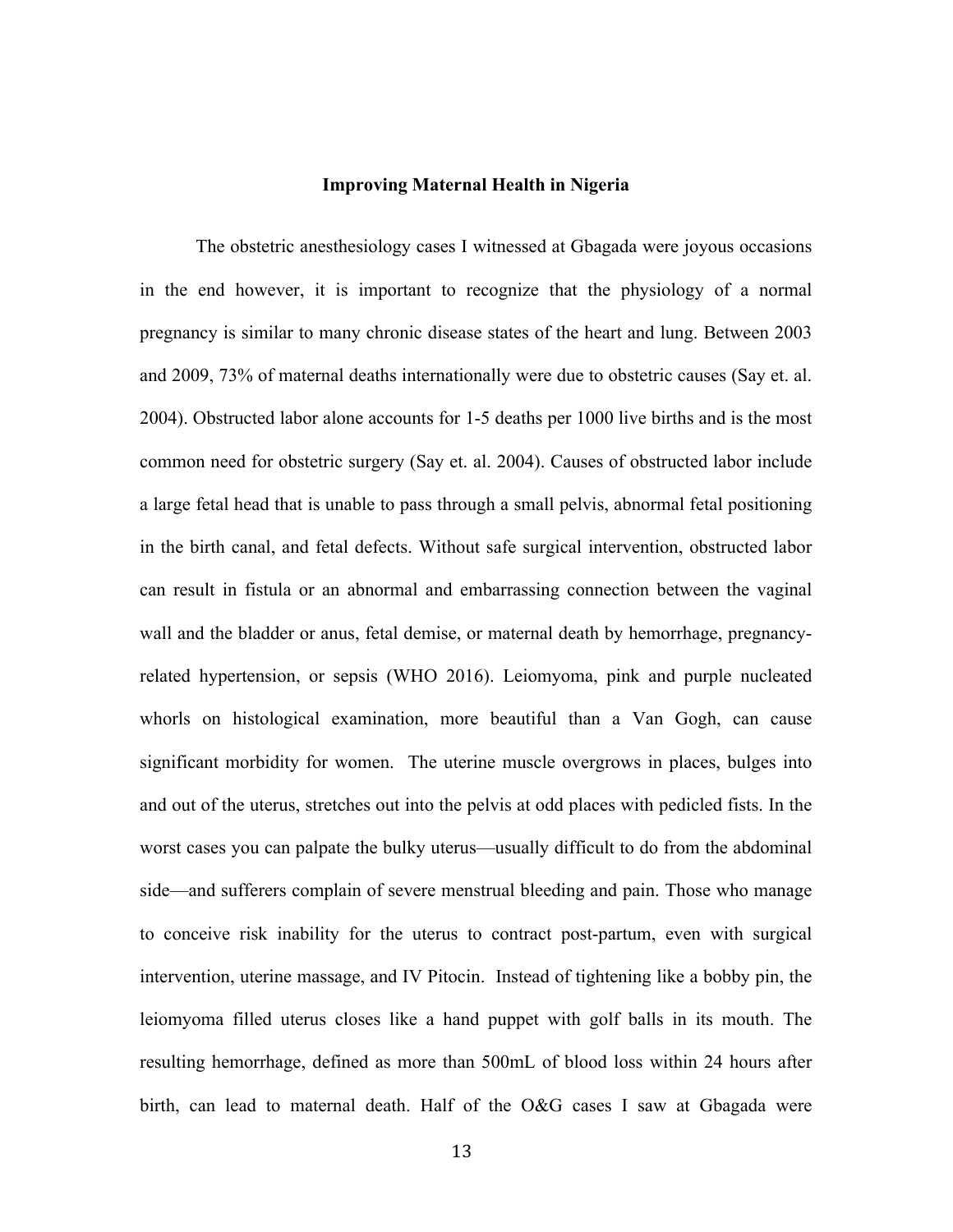complicated by leiomyoma.

Lowering maternal mortality internationally is a Millennium Development Goal (MDG). In Nigeria, the maternal mortality ratio is 814 per 100,000 live births compared to 239 per 100,000 on average in the developing world (WHO 2016). Yet Nigerian government expenditure on health is only 6.5% of total expenditures (WHO 2016). With more government help Gbagada General Hospital and other healthcare institutions could be shined and polished to help Nigeria meet every Millennium Development Goal. A study of the history of Gbagada General Hospital and its role in the community might lend better insight into hopes for the future. Improvement in hospital infrastructure and an electronic medical record, for example, would make preoperative evaluation more efficient and also allow for proper continuity of care.

Of course, continuity of care is impossible without adequate staffing. According to WHO Global Health Workforce Alliance Data (2016) Nigeria currently has 5 hospital beds per 10,000; 4 physicians per 10,000; 16 nurses and midwives per 10,000. Without an increase in these numbers, a proper recovery room and round-the-clock monitoring of critical patients is fool's gold. During my time in Lagos, the registrars at the Teaching Hospital were on strike due to inadequate pay. A shift in government focus to improving hospital facilities and resources as well as compensating these essential personnel might be the answer to training and retention of highly educated healthcare professionals.

From my brief observation it seemed that most women post-caesarian did not receive the same amount of opioid analgesia that would be expected for someone who had received significant abdominal surgery in the US. Opioids and anxiolytics like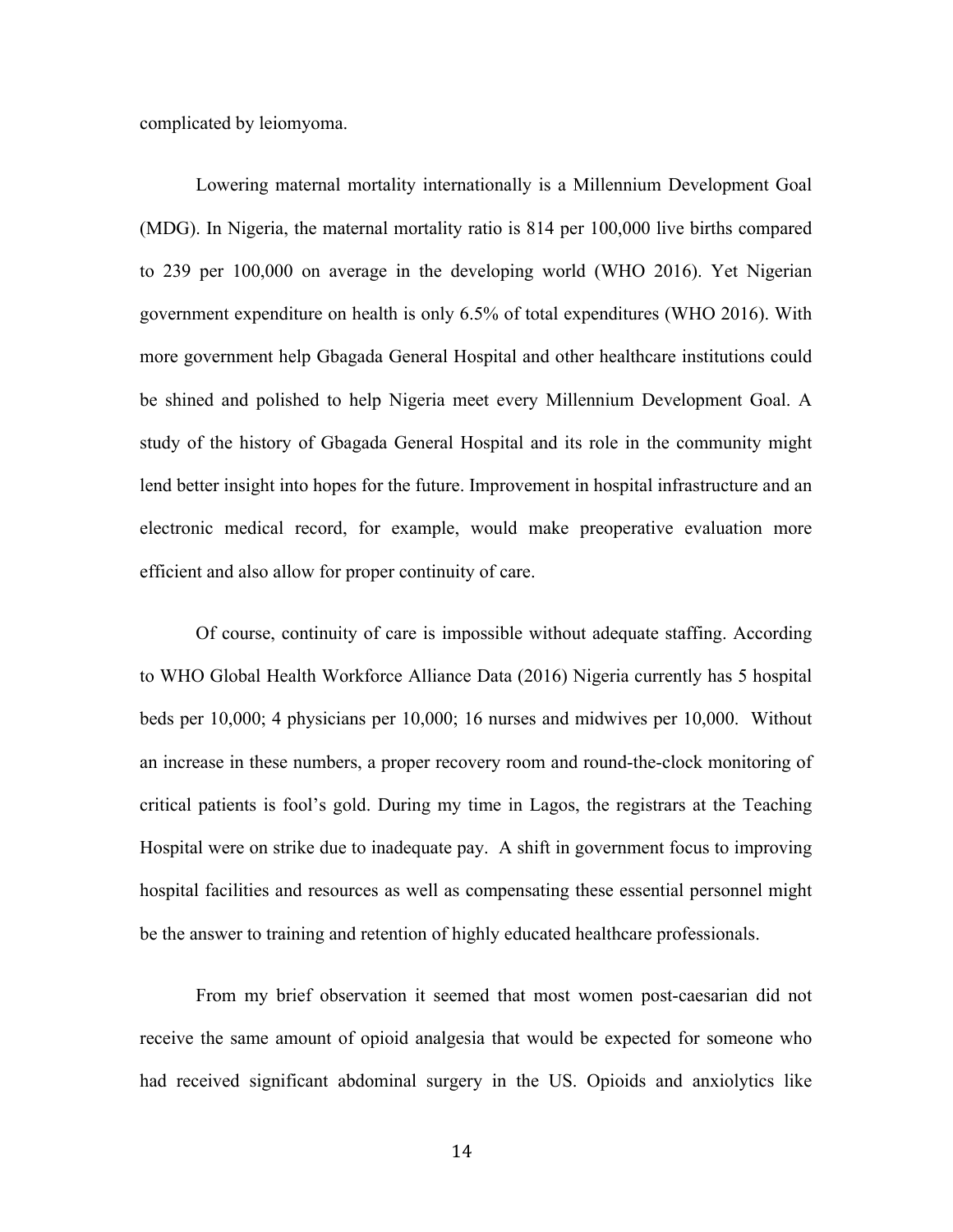midazolam are contraindicated while the infant is still in utero to prevent respiratory depression and sluggishness in the newborn, however, in the postpartum period, once the spinal anesthesia has worn off, analgesic options were limited to paracetemol, diclofenac, and pentazocine due to cost and international regulations on controlled substances. A future study should investigate the culture of pain management—traditional and western medicines—in childbirth inside and outside the hospital in Nigeria as well as structural barriers to medication access nationwide.

### **Conclusion**

The aim of anthropology is the enlargement of the human universe through the particulate matter of all the things that make up our historical, social, and cellular milieu: culture. It is no coincidence that physician-writer Abraham Verghese's prize-winning novel, *Cutting for Stone*, features the miraculous birth of twins joined by a tendonous conduit at the head in 1954 Addis Ababa. This literary gem highlights the important culture of obstetric and gynecological care and underscores my argument that without anesthesia, life-saving surgical intervention in obstetrics would not be possible. Happily, despite limited options for post-surgical analgesia, I felt that the culture of anesthesia care at Gbagada was comparable to what I've seen in the US. The paper has also shown that the subarachnoid spinal block in the field of obstetric anesthesiology deserves particular attention. Indeed, the word "spine" has taken on a new meaning for me. It describes the powerful and talented core of anesthesia providers at Gbagada General Hospital who,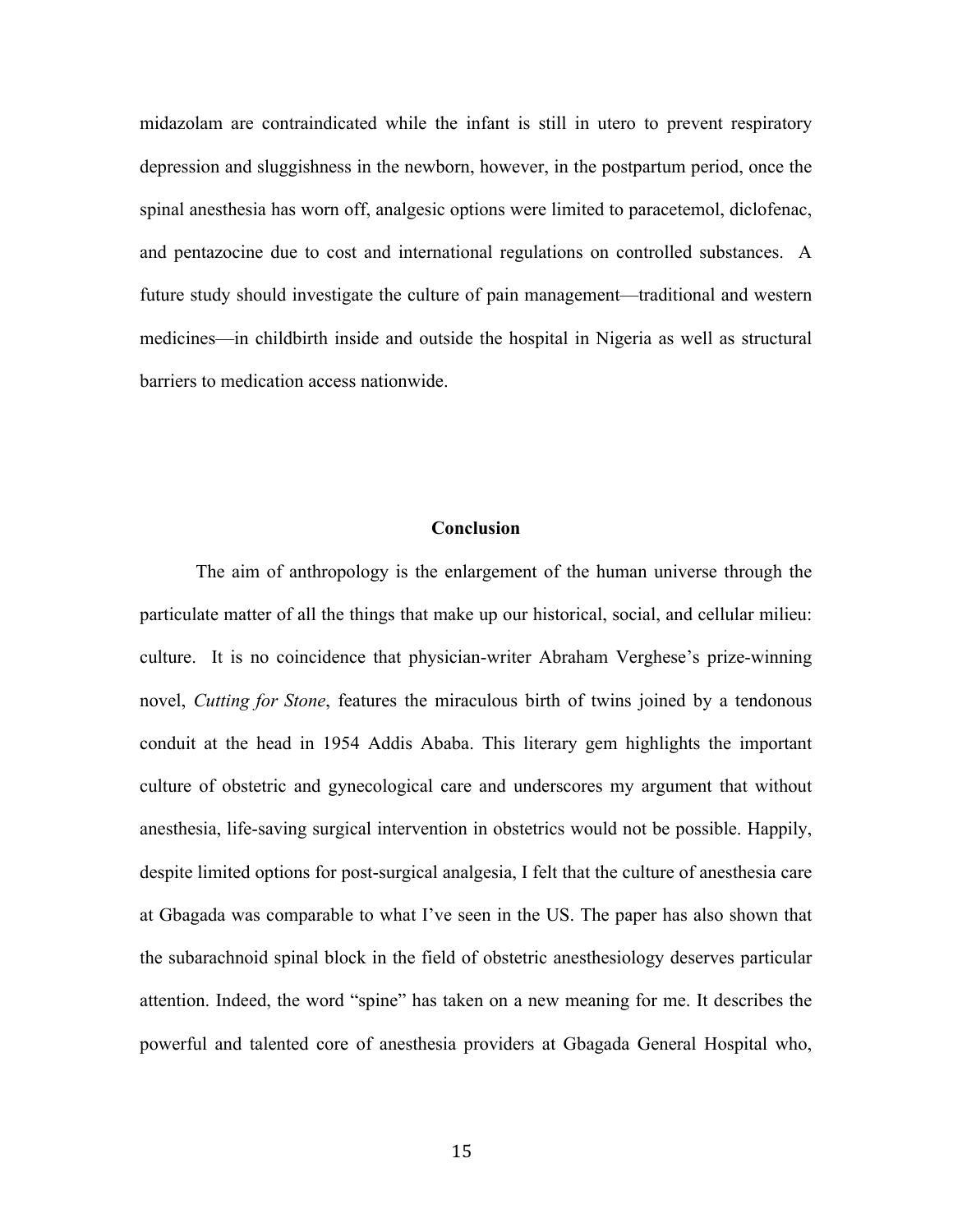with quills and barbs, strength and resolve, are breaking the barrier to optimal surgical care in Nigeria.

**Acknowledgments:** The author thanks the University of Iowa Office of International Programs, the Stanley Graduate Grant for International Research and Gbagada General Hospital in Lagos, Nigeria for making this research possible.